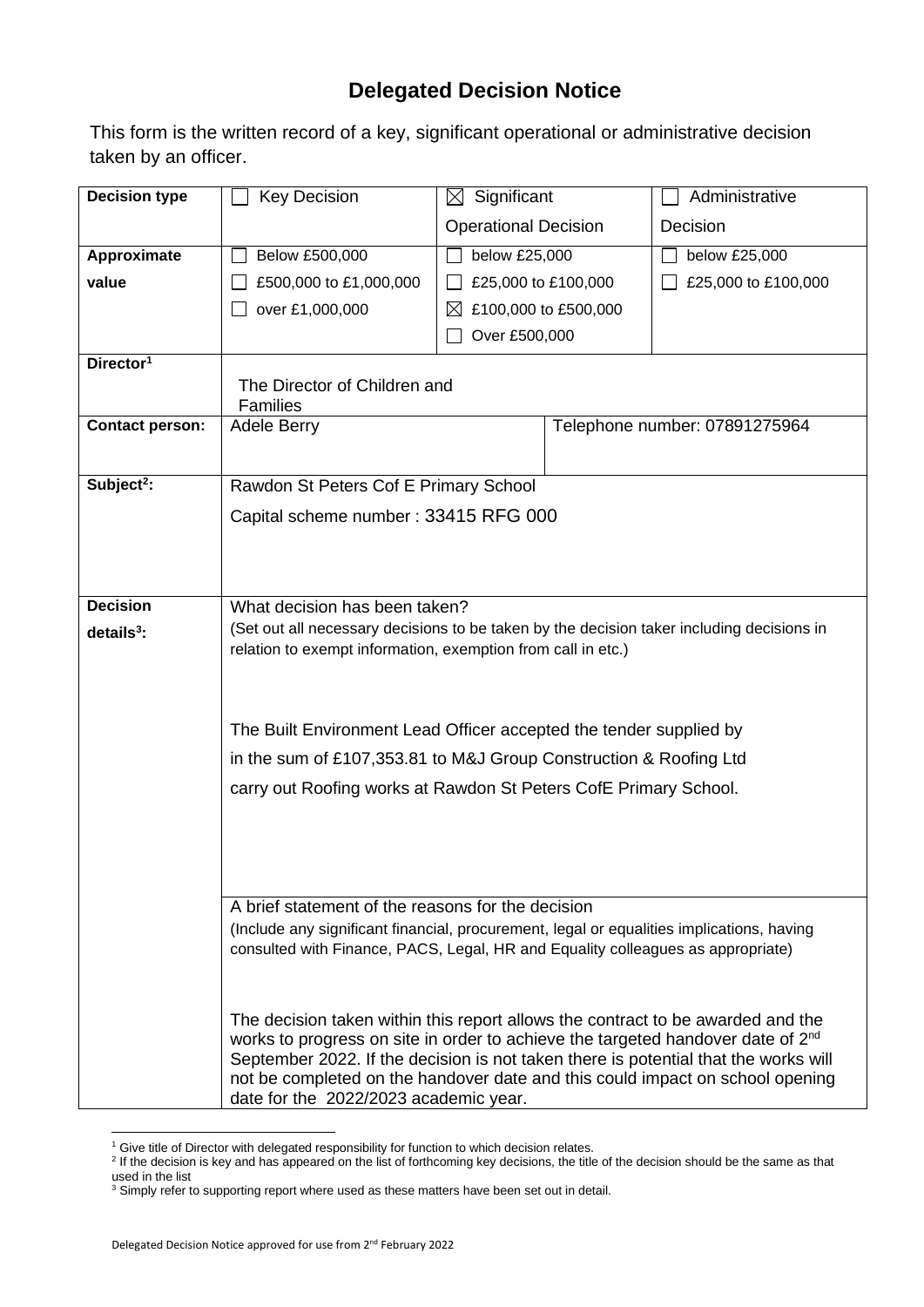|                                              | Brief details of any alternative options considered and rejected by the decision<br>maker at the time of making the decision |  |  |  |  |  |
|----------------------------------------------|------------------------------------------------------------------------------------------------------------------------------|--|--|--|--|--|
|                                              |                                                                                                                              |  |  |  |  |  |
|                                              |                                                                                                                              |  |  |  |  |  |
| Affected wards:                              | Horsforth                                                                                                                    |  |  |  |  |  |
| <b>Details of</b>                            | <b>Executive Member</b>                                                                                                      |  |  |  |  |  |
| consultation                                 |                                                                                                                              |  |  |  |  |  |
| undertaken <sup>4</sup> :                    | <b>Ward Councillors</b>                                                                                                      |  |  |  |  |  |
|                                              | Chief Digital and Information Officer <sup>5</sup>                                                                           |  |  |  |  |  |
|                                              | Chief Asset Management and Regeneration Officer <sup>6</sup>                                                                 |  |  |  |  |  |
|                                              | <b>Others</b>                                                                                                                |  |  |  |  |  |
|                                              | Officer accountable, and proposed timescales for implementation                                                              |  |  |  |  |  |
| List of                                      | Date Added to List:-                                                                                                         |  |  |  |  |  |
| Forthcoming                                  | If Special Urgency or General Exception a brief statement of the reason why it is                                            |  |  |  |  |  |
| Key Decisions <sup>7</sup>                   | impracticable to delay the decision                                                                                          |  |  |  |  |  |
|                                              | If Special Urgency Relevant Scrutiny Chair(s) approval                                                                       |  |  |  |  |  |
|                                              | Signature<br>Date                                                                                                            |  |  |  |  |  |
| <b>Publication of</b><br>report <sup>8</sup> | If not published for 5 clear working days prior to decision being taken the reason<br>why not possible:                      |  |  |  |  |  |
|                                              | If published late relevant Executive member's approval                                                                       |  |  |  |  |  |

<sup>4</sup> Include details of any interest disclosed by an elected Member on consultation and the date of any relevant dispensation given.

<sup>&</sup>lt;sup>5</sup> See Officer Delegation Scheme (Executive Functions) CDIO must be consulted in relation to all matters relating to the Council's use of digital technology

<sup>&</sup>lt;sup>6</sup> See Officer Delegation Scheme (Executive Functions) CAMRO must be consulted in relation to all matters relating to the Council's land and buildings.

 $^7$  See Executive and Decision Making Procedure Rule 2.4 - 2.6. Complete this section for key decisions only

<sup>&</sup>lt;sup>8</sup> See Executive and Decision Making Procedure Rule 3.1. Complete this section for key decisions only